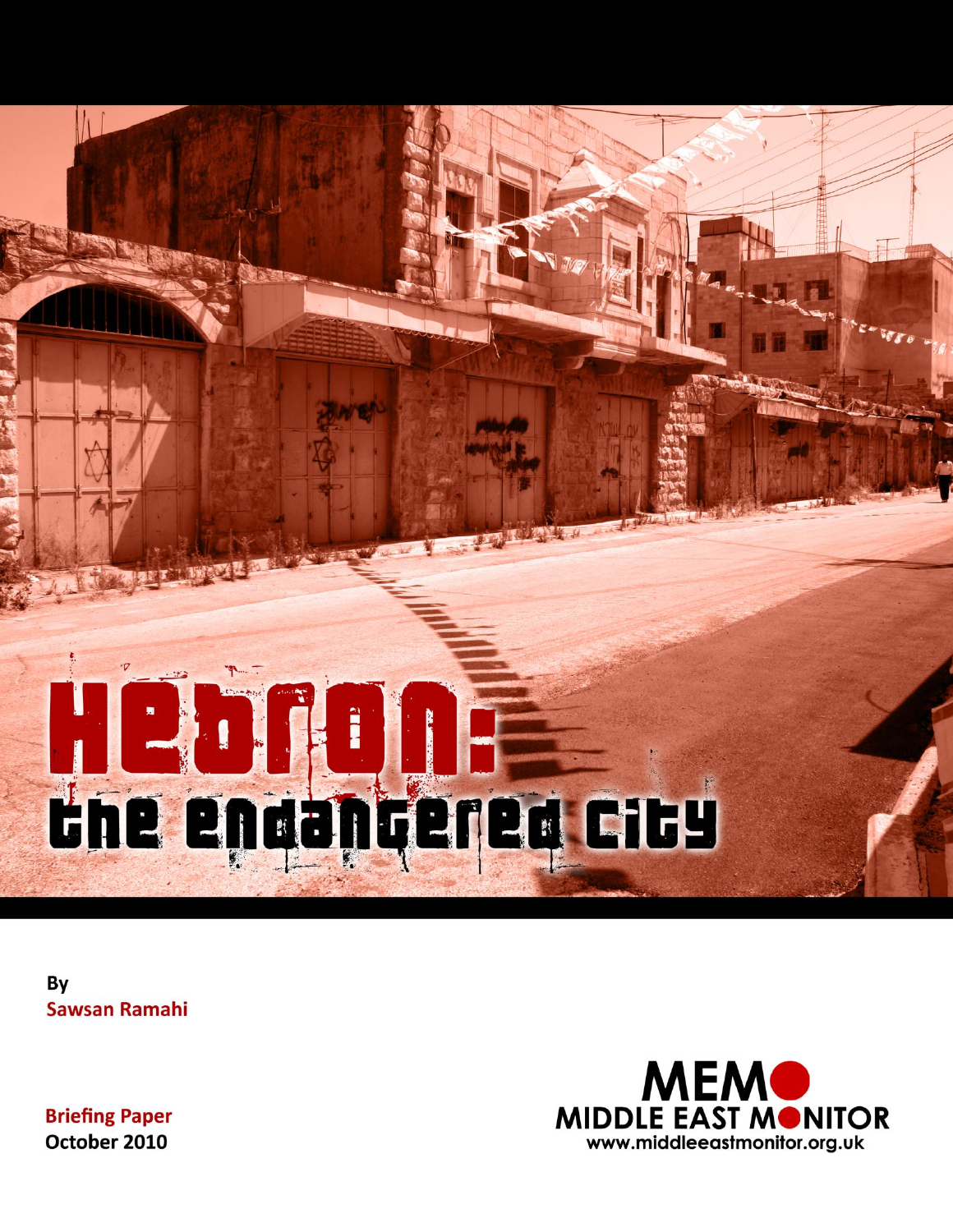

**BRIEFING PAPER**

**October 2010**

# **Hebron: the endangered city**

Hebron is one of the oldest cities in Palestine, perhaps one of the oldest in the world, and is located in the south-central area of Palestine. Archaeological remains suggest that people were living on the site more than 6000 years ago; it was ruled by the Canaanites between 4000-1200 BCE. Hebron stands about 1,027 metres above sea level, 36 kilometres south of Jerusalem. Its mountainous location overlooks the Jordan valley and the Dead Sea to the east, and the coastal plain of Palestine up to the Mediterranean to the west.

The large number of springs in the foothills and valleys around Hebron provide it with regular fresh water; when viewed, you see a sprawling orchard with fruit and olive trees, vineyards and other crops suited to the soil and the local climate. It is this which has attracted many people of the centuries, including the grandfather of the Prophets, Ibrahim (Abraham), peace be upon him, who lived and is buried in Hebron. His presence attached a degree of sanctity to the city. Today, more than 200,000 people live within the Hebron district covering 42 square kilometres.

The [Old city of Hebron](http://www.hebron-city.ps/atemplate.php?id=15) is characterized by its historic buildings dating back to the Ayyubid, Mamluk and Ottoman periods. There are 150 mosques, including the famous Ibrahimi Mosque, and religious sites including the Rabat-Mansouri, as well as a castle, turned into a school by Sultan Hassan.

The Ibrahimi Mosque is built on the site of the Tomb of the Patriarchs which contains the burial places of Prophets Ibrahim (Abraham), Ishaq (Isaac) and Yacoub (Jacob) along with their wives Sarah, Rebecca and Laeka respectively, as well as the grave of Prophet Yusuf (Joseph), peace be upon them all. The wall surrounding the mosque is built of massive blocks of stone up to 7 metres long and 1 metre wide. It is believed that this is part of the remains of a building dating back to the reign of Herod the Edomite in 37 BCE. The cave of Machpelah which contains the tombs is reported in the scriptures to have been bought by Prophet Ibrahim from Ephron, son of Zohar the Hittite.

Since the occupation of the West Bank in 1967, Israel has slowly but surely Judaised the Ibrahimi Mosque, making it progressively more difficult for Muslim worshippers and visitors to get into the mosque, and increasing Jewish access from a temporary Saturday synagogue arrangement in September 1968 to a permanent allocation of most of the mosque space today. In May 1968 the Israeli military Governor ordered the grounds of the mosque to be opened at night for the illegal Jewish settlers, and the stairs, the eastern door, and the well were destroyed; all were valuable archaeological sites. In 1972 some wings were allocated to the Jews and the Muslims were banned from using them, and in 1991 a Jewish school was established. Israel took advantage of the massacre in 1994 (see below) to split the mosque into two parts, one for **Muslims** and another for Jews, and turned it into a fortified site.

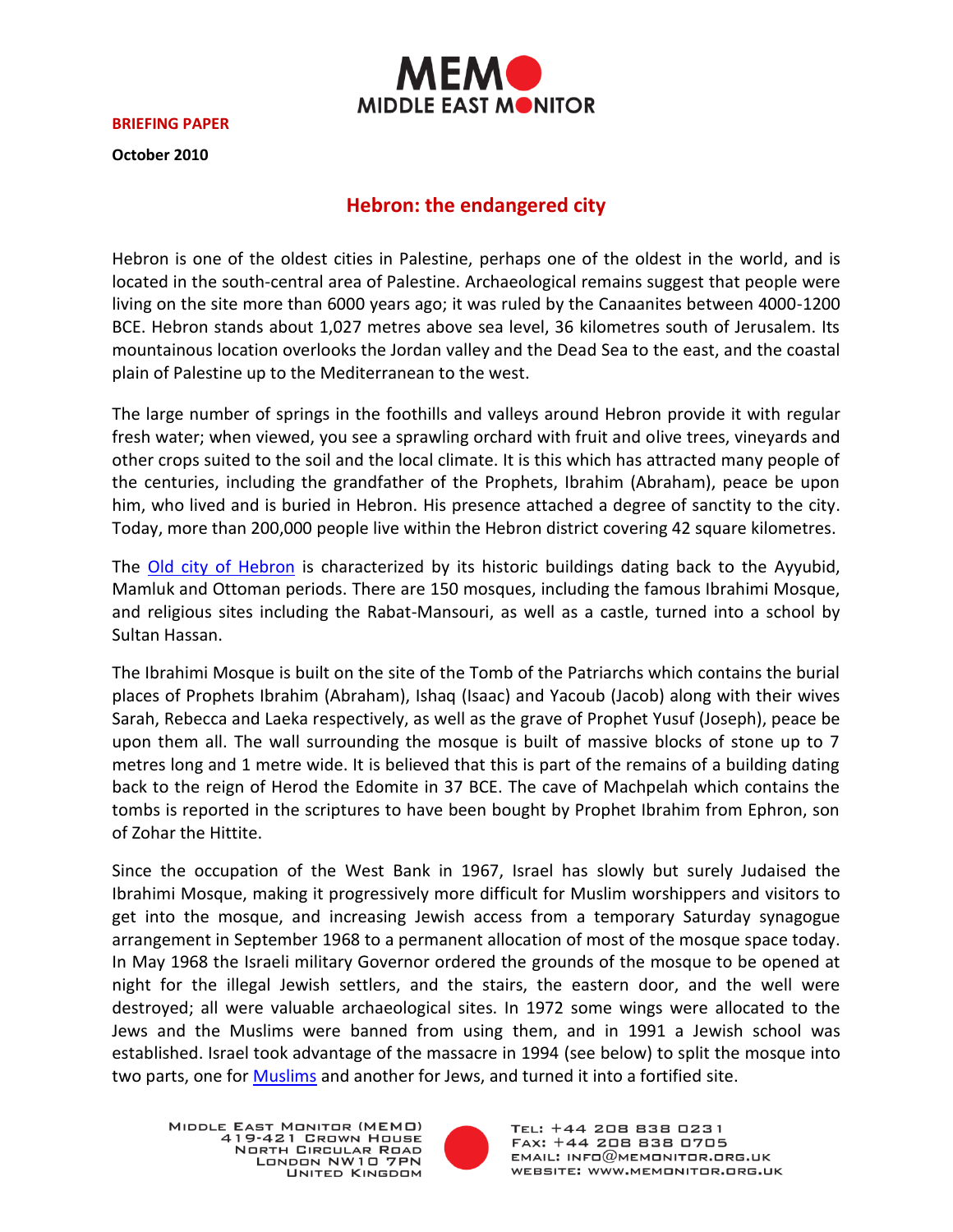

On Friday 25<sup>th</sup> February 1994, while Muslims were performing the early morning prayer during the month of Ramadan, one of the settlers from the illegal settlement nearby entered the Ibrahimi Mosque and used his army-issue rifle, machine-gun and hand grenades to kill 29 men and boys; the attack took place while the worshippers were prostrating on the ground; estimates of those who were injured vary between 120 and 350. Those who did not seek medical attention would not have been included in semi-official casualty figures, which could account for the difference in the estimates. The killer, an immigrant from New York called Baruch Goldstein, was beaten to death by the survivors when his ammunition ran out. His grave in the nearby illegal settlement of Kiryat Arba is the scene of annual celebrations by Jewish settlers of the person they regard as a martyr. [One Rabbi,](http://travel.maktoob.com/vb/travel364204/) Moshe Levinger, said that the killing of so many Arabs affected him about as much as the killing of a fly. [Yisrael Shahak, Jewish Law]

Today, most Palestinians avoid going to pray in the Ibrahimi Mosque because of the complex Israeli security arrangements; visitors also have to go through the Old City, which is virtually empty of Palestinians these days in order to "protect" the hard core Israeli settlers who live in the centre of Hebron. These fanatics are fully armed and assault local Palestinians with sickening regularity, often under the gaze of the Israeli soldiers sent there to protect Jews from Arabs. If Muslims do venture to the mosque, they have to pass through an outer gate manned by the Israeli army before being subjected to two electronic inspections, removing watches, belts, telephones, etc. Then they go along a couple of narrow corridors surrounded by barbed wire to another inspection point, this time for their identification cards; another electronic gate



has to be tackled at the main door of the mosque. Jews do not have to do any of this; they have their own gates. This is rather strange given that the only time serious trouble has occurred in the mosque it was [Jew on Muslim](http://www.aawsat.com/details.asp?section=4&article=558831&issueno=11413) violence, not the other way round.

**1 The first gate to reach the Ibrahimi Mosque Revolving gate where soldiers control movements in and out after a careful inspection**



TEL: +44 208 838 0231 FAX: +44 208 838 0705  $EMAIL: INFO@MEMONITOR,ORG. UK$ WEBSITE: WWW.MEMONITOR.ORG.UK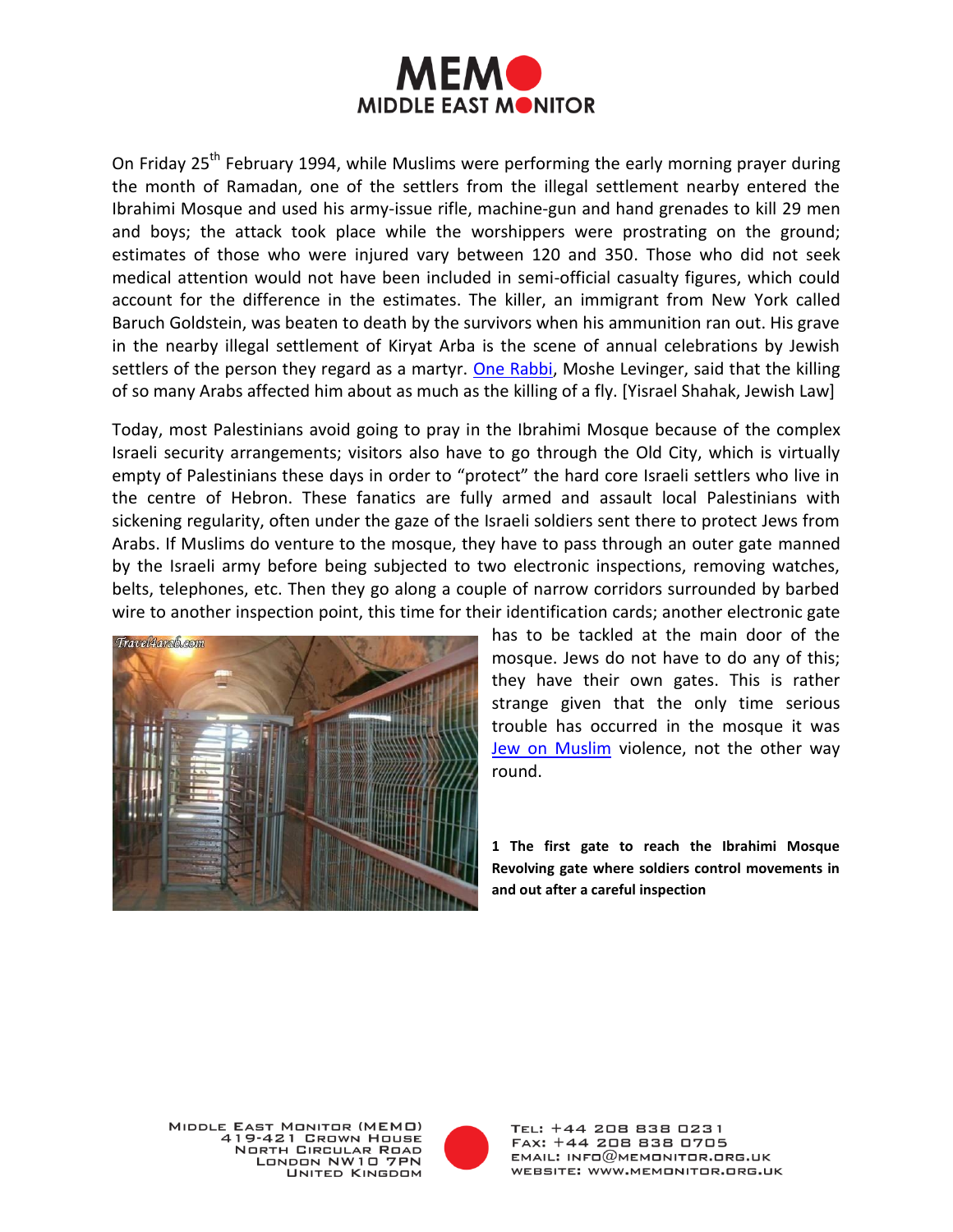

#### **2 The second gate for Muslims to enter and be searched**

On the 16th anniversary of the massacre in the Ibrahimi Mosque, the Israeli government decided to Judaise the sacred precinct (Haram), as well as the tomb of Bilal bin Rabah. This policy targeted the religious and national feelings of Palestinians, and was a breach of the Fourth Geneva Convention. The Ibrahimi Mosque is a World Heritage Site, declared by UNESCO.



Indeed, Israeli efforts to change the nature of the Mosque break the Hebron Agreement of 1997, signed by the Israeli government and the Palestinian Authority during Benjamin Netanyahu's first term as Prime Minister. Clearly, it is an agreement, [like many others,](http://thawra.alwehda.gov.sy/_print_veiw.asp?FileName=37967287220100301205001) that Israeli actions demonstrate is not worth the paper it is written on.

According to the director of the Hebron Waqf (religious endowment body), Zeid Al-Jabari, the occupation authorities continue to target Muslims' religious freedom in the Ibrahimi Mosque by putting a stop to the call to prayer and general harassment of worshippers.

"The occupation authorities stopped the Azan (call for prayer) in the Ibrahimi Mosque last January about 54 times," said Mr. Jabari. The statistics for 2009 show that the Israeli authorities and illegal settlers prevented the Azan 680 times, an average of 57 times per month, he added. In fact, the **Azan** is prevented nearly every Friday and Saturday every week.

The prohibition on the call to prayer is imposed ostensibly to stop any inconvenience or disturbance for the settlers, in contravention of all laws, regulations and conventions granting freedom of worship and access to religious sites in [freedom and safety.](http://www.palestine-info.info/ar/default.aspx?xyz=U6Qq7k%2bcOd87MDI46m9rUxJEpMO%2bi1s7M3nSDSyz%2b%2f5TQB1eiwRUb3JGVY5j5Tic%2bS%2fFcP62ofqgdkXs5MO8YJc2%2fy1BSoPxsWFRe4dv1GEnONjLLEmaKge7ejX8Vjn2bgv8PocnfSU%3d)

Hebron lost most of its territory in the catastrophe of 1948 when the state of Israel was established. At that time, the city itself covered 2.76 square km. Hebron province consists of the city of Hebron, 35 large village, and 109 small villages and two Bedouin clans. After the Nakba of 1948 Hebron lost 1,012  $km^2$ , about 47% of the total area; 16 of its villages were occupied and around 20,000 people were dispossessed. Most of Hebron's agricultural land to the West and part of the territory of the lower hills was also lost to the state of Israel. Villages which lost most of their land include Beit Awa, Beit Maram, Ezna, Beit Ula, Sikka and Alburj. The province was also disconnected from the Dead Sea.

About 143,000 [refugees](http://www.malaf.info/?page=ShowDetails&Id=5626&table=p_newsp&CatId=6) from Palestinian land occupied by the Zionists in 1948 live in the province.

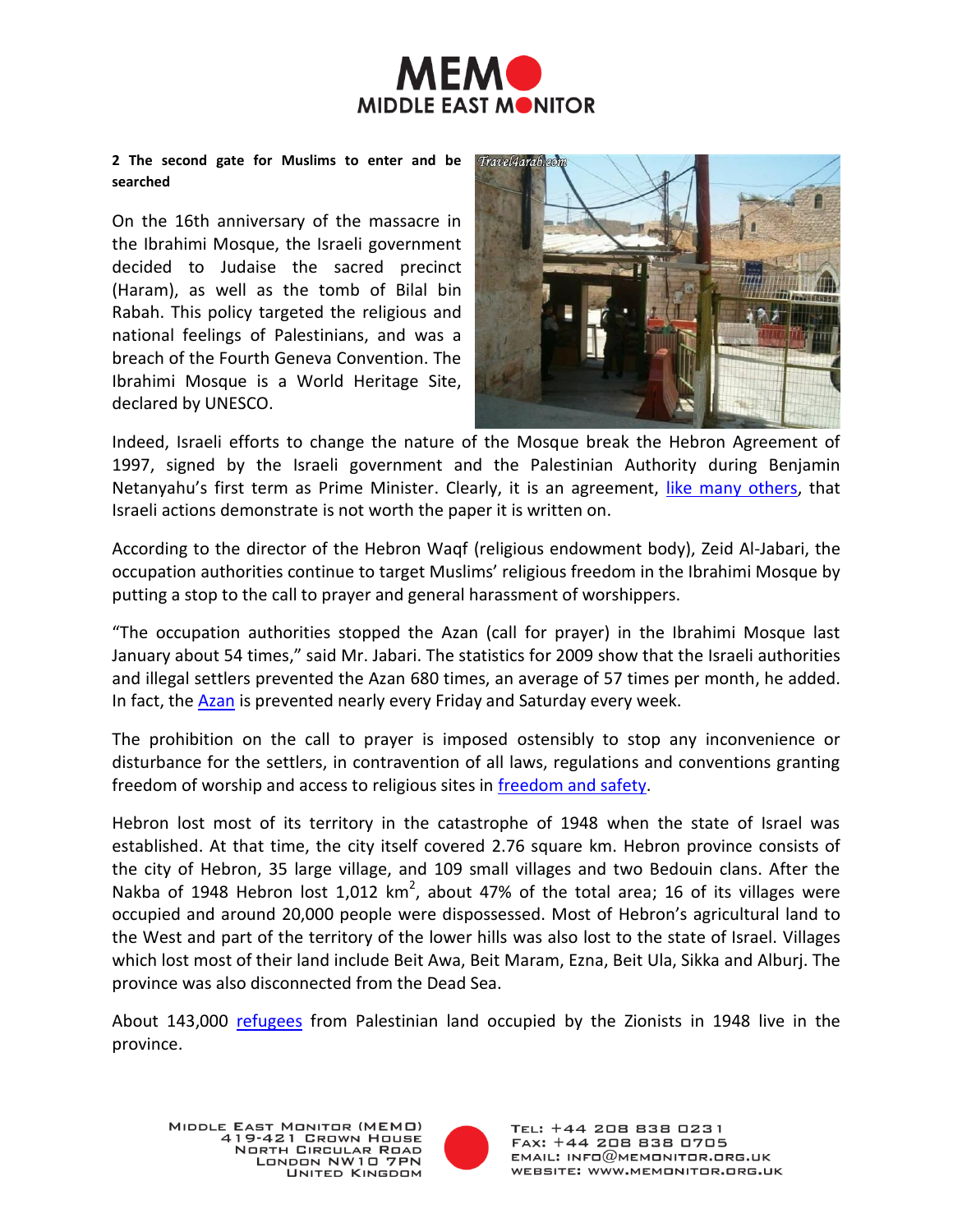

Hebron itself was occupied by Israel on the  $5<sup>th</sup>$  June 1967, after which illegal Jewish settlers began to arrive on the outskirts of the city and then inside the old city itself. There are now 5 settler areas:

1. The Jewish settlement of [Tel Rumeida](http://www.aljazeera.net/NR/exeres/25D2B345-4B62-44D6-B70E-5D2C12377928) Just a few metres from the Ibrahimi Mosque. The settlers have damaged Palestinian relics in the vicinity, which is not only a UNESCO World Heritage Site but has also been a recognised site of archaeological interest since the beginning of British Mandate rule in the early 1920s. The Israeli authorities allowed settlers to establish mobile homes on this important site on the grounds that "it belongs to Jews". Benjamin Netanyahu gave permission for permanent buildings to be built there in 1999.

Palestinian families in Hebron live in a state of tension since the advent of the Jewish settlements. Tel Rumeida looks like a fortress surrounded by iron gates and control towers around the clock and bristling with Israeli army weapons. A long list of prohibitions inhibits normal Palestinian life.

One thousand Palestinians face the pressure of having settlers living near their homes. When the settlers attack the Palestinians  $-$  a frequent occurrence  $$ ambulances are unable to attend.

The many Jewish holidays are exploited by Jewish settlers living in Tel Rumeida as excuses to throw stones at Palestinians and knock on their doors and windows with sharp instruments, screaming, to such an extent that these actions appear to have replaced thei[r religious rituals.](http://www.malaf.info/?page=ShowDetails&Id=16090&table=pa_documents&CatId=)

- 2. In April 1979, Miriam Levinger, the wife of the aforementioned Rabbi led a march of women who decided to settle in the heart of [Hebron,](http://www.alwasatnews.com/183/news/read/199037/1.html) in Beit Hadassah - Aldbuya, which was a building first used as a police station and detention camp in the Ottoman period before it was handed over to the Jordanians who in turn passed it on to the UN Relief and Works Agency (UNRWA) in 1953. The building was used as a school before it became an UNRWA store.
- 3. Extremist settlers occupied Osama bin Munqiz School in 1981, a Palestinian school; they turned it into a Jewish school called "Beit Romano", now attended by nearly 250 students attend it.
- 4. At the end of 1985, a huge apartment block was built next to the central vegetable market and the settlers called it Apino Abraham Synagogue.
- 5. A tourist rest area near the Ibrahimi Mosque now houses settlers.

In addition to these settlements in the city itself, there are large two Jewish settlements on the outskirts to the east; Keryat Abaa and Kharsena.

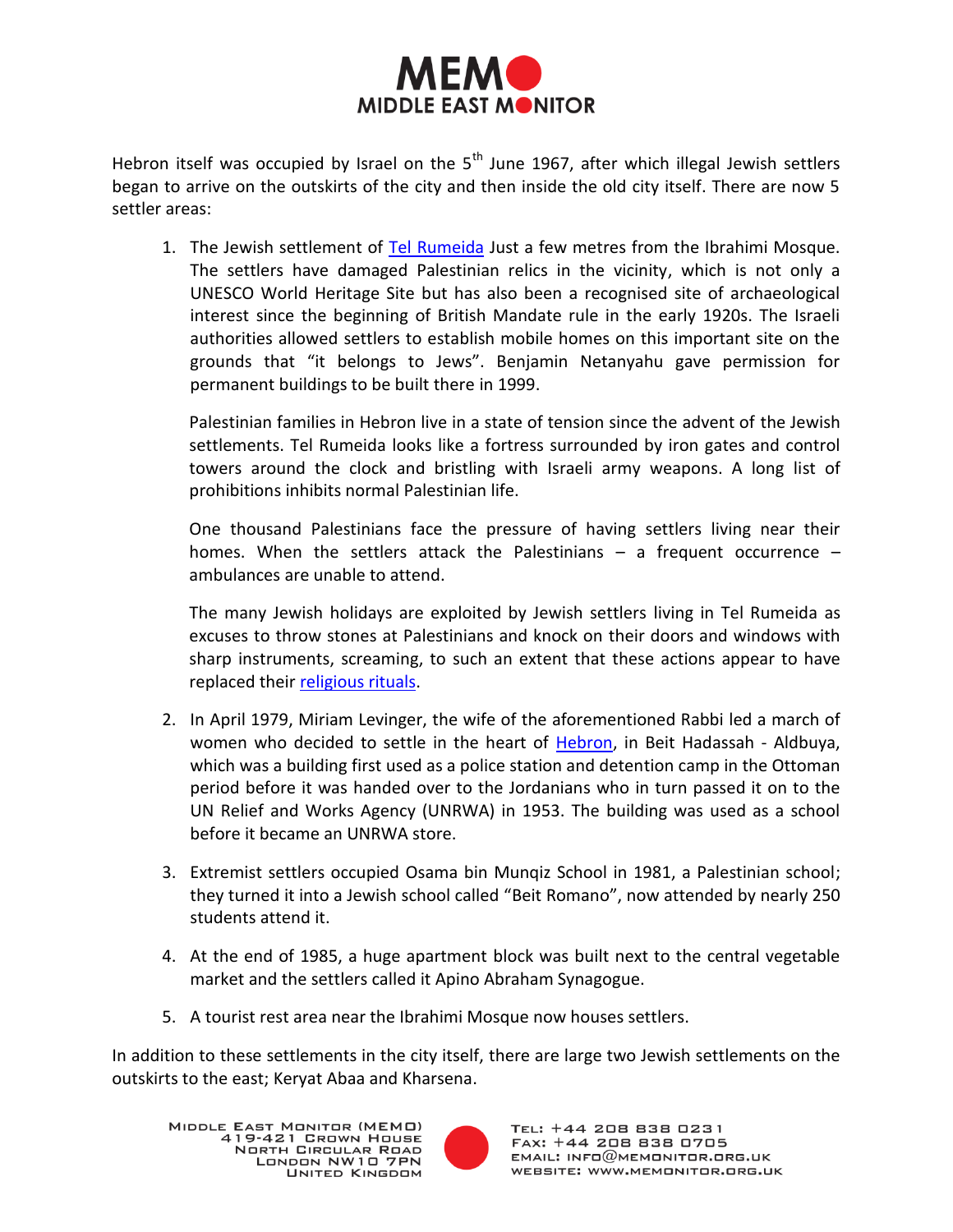

Israeli settlements now surround Hebron on all four sides; there are 27 settlements in the province occupying an area of 8 km<sup>2</sup> inhabited by around 18,000 Jewish settlers. In addition, the five permanent outposts in the heart of the city are now occupied by 530 ultra-extremist settlers.

# **Military checkpoints**

There are more than 155 military checkpoints, 7 of which are at the entrances to the province. Inside of the city there are 32 checkpoints; an additional 39 checkpoints separate the city from the surrounding villages. There are 34 watchtowers, 15 iron gates which open and 14 permanently closed gates. Twenty-four sand and concrete mounds impede traffic in the area.

## **Bypass roads**

The Israeli occupation authorities have built settler-only bypass roads which take up around 30% of the land in Hebron province. The roads are a total of 117.1 km in length and divide the province into four main blocks. The Israelis prohibit any construction on either side of these roads up to a distance of 150 metres.

The bypass roads provide territorial contiguity between the settlements, while the movement of Palestinians subject to severe restrictions and procedures.

## **The Wall**

The length of Israel's "apartheid" wall in Hebron province is 72 km, taking up about 55,000 acres of agricultural land and pastures containing a number of water basins and wells. The wall runs from Jabaa in the north west of the province to the Dead Sea; it passes through land belonging to a number of villages, including Jabaa, Surif, Ethna, Tarqumiya, Nuba, Kharas, Der Samit, Beit Awa, Beit Rewish Tahta and Fawqa.

The wall is built in two sections, the first of which surrounds the settlements of Karmi Thor, Kiryat Arba, Harchina, Thielm, Adora and Bani Hever. It then snakes around the province to divide the occupied Palestinian territories into isolated cantons, creating "facts on the ground" to make the establishment of a contiguous Palestinian state near impossible to achieve.

#### **Economy**

The important footwear, leather, stone and marble industries, as well as the food industry have been hit hard by the occupation. Checkpoints, barriers, settlements, bypass roads and the wall have destroyed much of the local Palestinian economy, leading to a flight of capital from Hebron province.

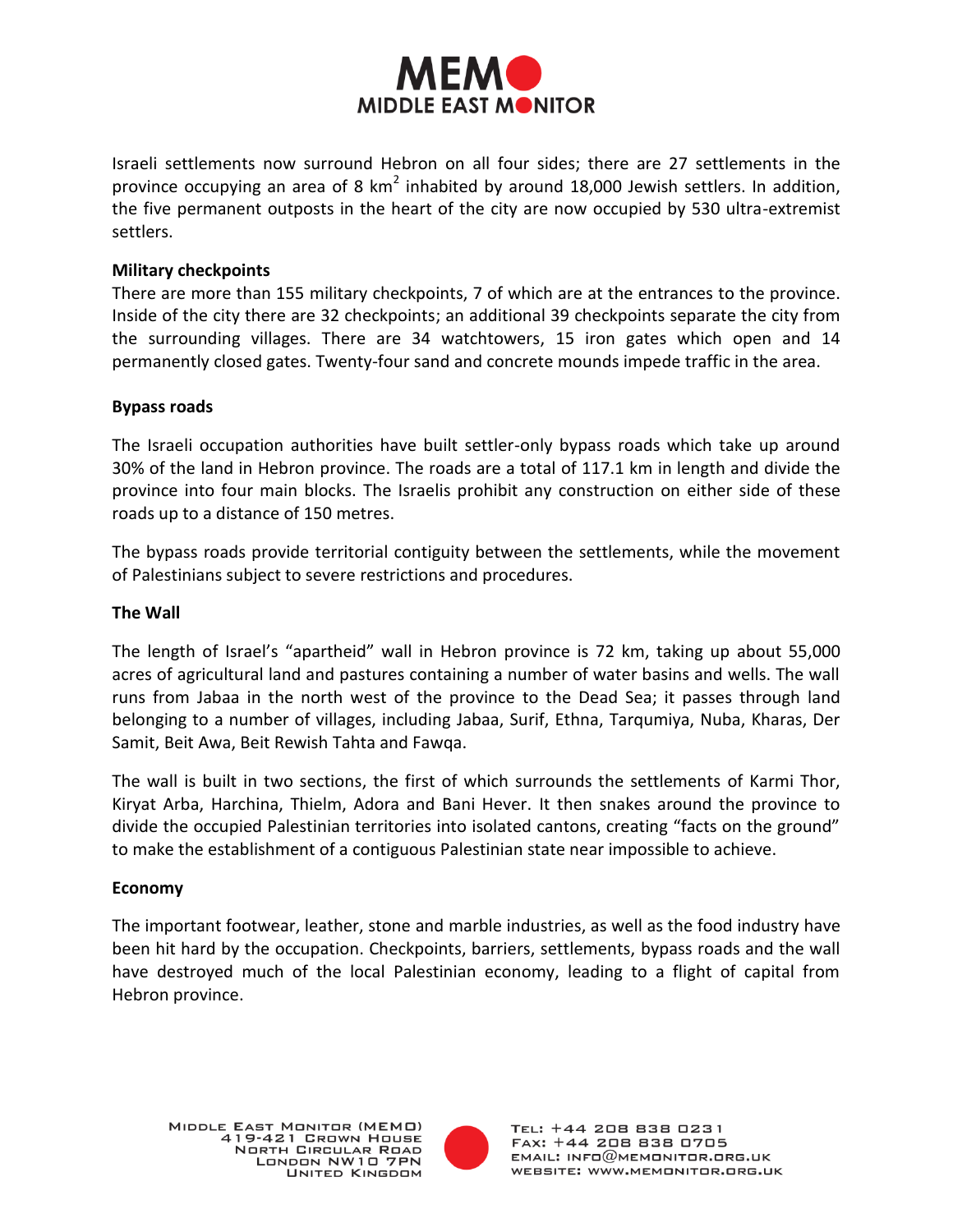

## **The Temporary International Presence**

The "Temporary International Presence" in Hebron is a civilian observer mission established after the 1994 mosque massacre. It consists of observers from Denmark, Italy, Norway, Sweden, Switzerland, and Canada with a mission to monitor and identify settler-Palestinian incidents. According to a [report](http://www.malaf.info/?page=ShowDetails&Id=5626&table=p_newsp&CatId=6) by the Director of the Mission, Jan Christensen, the Israeli occupation authorities exercise a policy of ethnic cleansing in the city of Hebron to displace Palestinian residents of the old town.

## **Hebron Agreement**

The Likud Party came to power in May 1996 led by Benjamin Netanyahu, an opponent of the Oslo Accords who believes that the Palestinians have too much or more than they deserve. The Palestinian Authority was forced to make concessions regarding the status of the city of Hebron for the Hebron Agreement signed on  $15<sup>th</sup>$  January 1997. The agreement divided the city into two: a Jewish area in the heart of the city and including the Ibrahimi Mosque; and a Palestinian area to include the wider the city. Complex security arrangements have been put in place to ensure the security of the 400 Jewish settlers in the city centre living among more than 120,000 Palestinian indigenous residents of Hebron; these arrangements make the lives of Palestinians a living hell.

# **The tragedy of the Hebron Agreement**

In order to sign the Hebron Agreement (also known as the Hebron Protocol) the Palestinian negotiators gave up the old city, passing the Ibrahimi Mosque to Israeli control, as well as the areas in which the settlements listed above are located.

# **The specific situation of settlements in the occupied city of Hebron**

The settlements in and around Hebron are part of the general settlement pattern across historic Palestine which is at the core of Zionist ideology. Under the entirely false premise that Palestine was "a land without a people for a people without a land", Zionists (Jews and non-Jews alike) have sought to populate Palestine with immigrants and displace the indigenous population. Many methods have been used to try to establish a link between the Jewish settlers and the land of Palestine, and the ethnic cleansing of Palestinians from their land, including intimidation, massacres, racist laws and contempt for international law and conventions; the Zionist colonisation of Palestine adds up to a policy of genocide against the Palestinian people.

The settlements in the heart of Hebron differ only in the detail from other settlements across the occupied West Bank. All of the Israeli policies enacted in the West Bank are intended to create economic and physical hardship so that Palestinians will be pressured to migrate from their land. Those who have the determination to stay on their land will be, and are, subject to a policy that matches, indeed exceeds, the discredited system of apartheid.